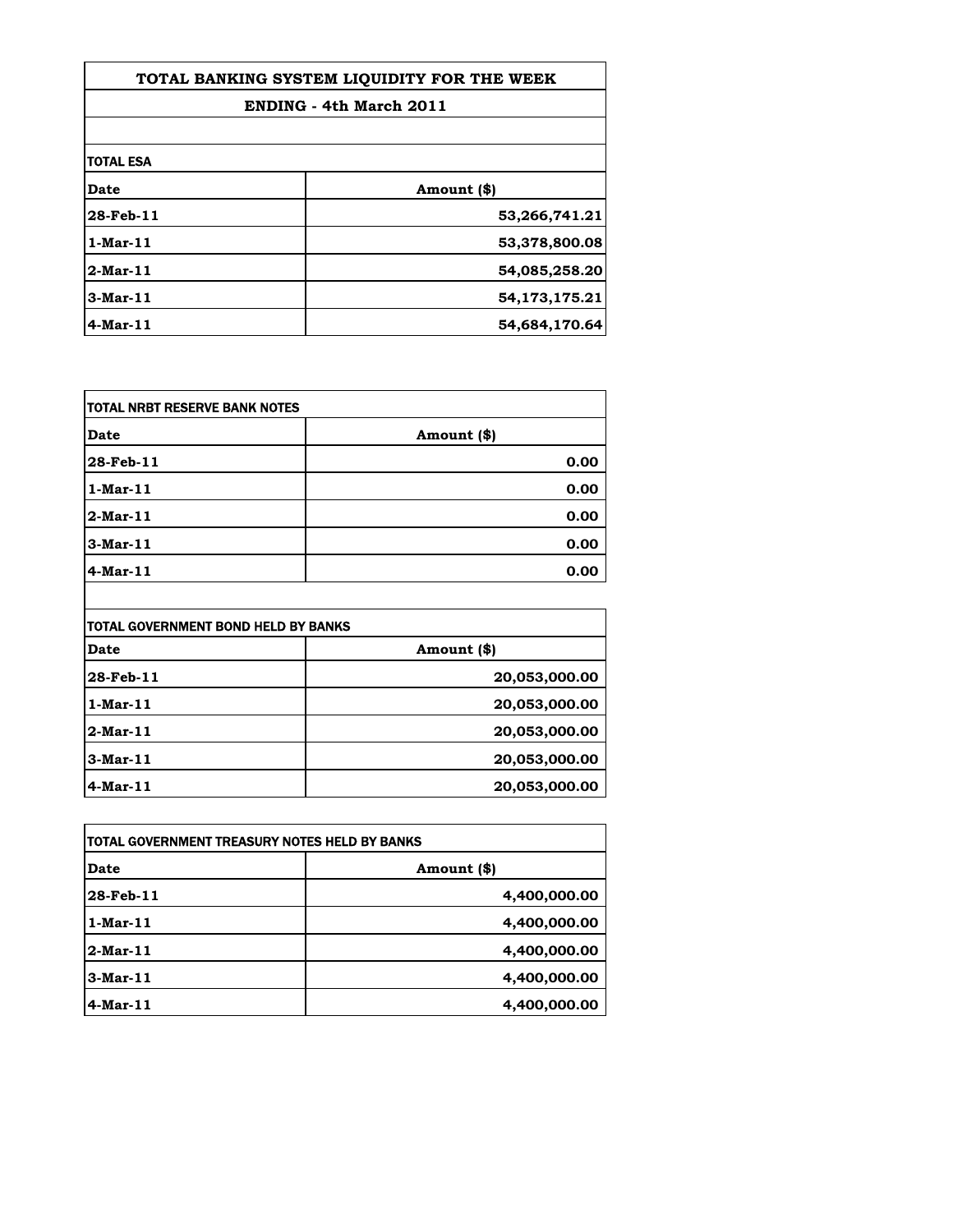| TOTAL BANKING SYSTEM LIOUIDITY FOR THE WEEK |               |
|---------------------------------------------|---------------|
| ENDING - 11th March 2011                    |               |
|                                             |               |
| <b>ITOTAL ESA</b>                           |               |
| Date                                        | Amount (\$)   |
| 7-Mar-11                                    | 54,693,606.28 |
| 8-Mar-11                                    | 54,813,189.36 |
| 9-Mar-11                                    | 54,724,392.62 |
| $10$ -Mar $-11$                             | 55,066,733.06 |
| 11-Mar-11                                   | 53,274,321.60 |

| TOTAL NRBT RESERVE BANK NOTES |             |
|-------------------------------|-------------|
| <b>Date</b>                   | Amount (\$) |
| 7-Mar-11                      | 0.00        |
| 8-Mar-11                      | 0.00        |
| $9$ -Mar-11                   | 0.00        |
| 10-Mar-11                     | 0.00        |
| 11-Mar-11                     | 0.00        |

|                 | <b>TOTAL GOVERNMENT BOND HELD BY BANKS</b> |  |
|-----------------|--------------------------------------------|--|
| Date            | Amount (\$)                                |  |
| $7 - Mar - 11$  | 20,053,000.00                              |  |
| 8-Mar-11        | 20,053,000.00                              |  |
| $9$ -Mar-11     | 20,053,000.00                              |  |
| $10$ -Mar- $11$ | 20,053,000.00                              |  |
| 11-Mar-11       | 20,053,000.00                              |  |

| TOTAL GOVERNMENT TREASURY NOTES HELD BY BANKS |              |
|-----------------------------------------------|--------------|
| Date                                          | Amount (\$)  |
| 7-Mar-11                                      | 4,400,000.00 |
| $8-Mar-11$                                    | 4,400,000.00 |
| $9$ -Mar-11                                   | 4,400,000.00 |
| $10$ -Mar- $11$                               | 4,400,000.00 |
| 11-Mar-11                                     | 4,400,000.00 |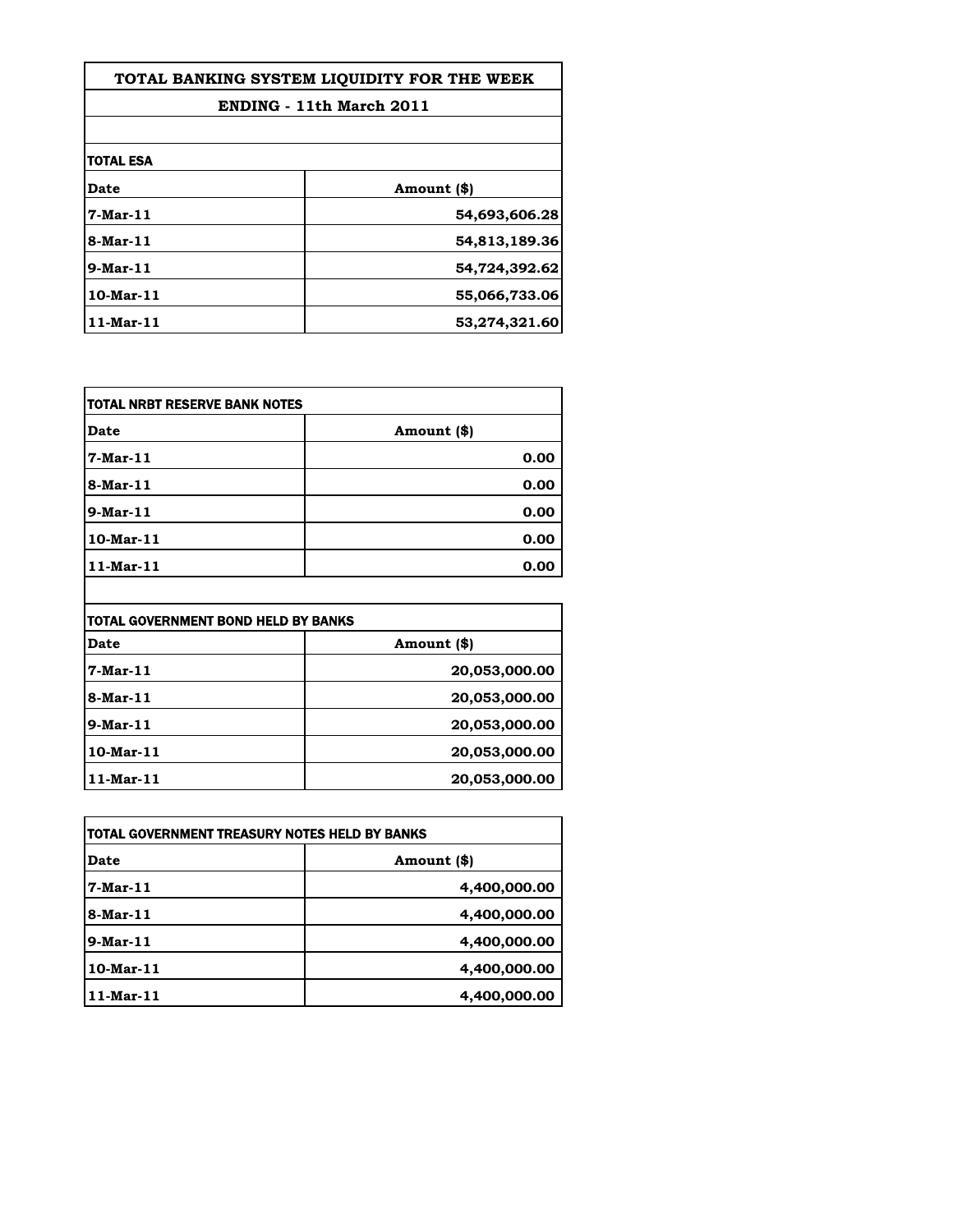| TOTAL BANKING SYSTEM LIQUIDITY FOR THE WEEK |               |
|---------------------------------------------|---------------|
| ENDING - 18th March 2011                    |               |
|                                             |               |
| <b>TOTAL ESA</b>                            |               |
| <b>Date</b>                                 | Amount (\$)   |
| 14-Mar-11                                   | 52,789,814.32 |
| 15-Mar-11                                   | 52,896,264.89 |
| $16$ -Mar- $11$                             | 53,348,402.78 |
| 17-Mar-11                                   | 52,013,866.90 |
| 18-Mar-11                                   | 52,743,157.70 |

| TOTAL NRBT RESERVE BANK NOTES |             |
|-------------------------------|-------------|
| Date                          | Amount (\$) |
| 14-Mar-11                     | 0.00        |
| 15-Mar-11                     | 0.00        |
| 16-Mar-11                     | 0.00        |
| 17-Mar-11                     | 0.00        |
| 18-Mar-11                     | 0.00        |

| TOTAL GOVERNMENT BOND HELD BY BANKS |               |
|-------------------------------------|---------------|
| <b>Date</b>                         | Amount (\$)   |
| 14-Mar-11                           | 20,053,000.00 |
| 15-Mar-11                           | 20,053,000.00 |
| 16-Mar-11                           | 20,053,000.00 |
| 17-Mar-11                           | 20,053,000.00 |
| 18-Mar-11                           | 20,053,000.00 |

| TOTAL GOVERNMENT TREASURY NOTES HELD BY BANKS |              |
|-----------------------------------------------|--------------|
| Date                                          | Amount (\$)  |
| 14-Mar-11                                     | 4,400,000.00 |
| 15-Mar-11                                     | 4,400,000.00 |
| 16-Mar-11                                     | 4,400,000.00 |
| 17-Mar-11                                     | 4,400,000.00 |
| 18-Mar-11                                     | 4,400,000.00 |